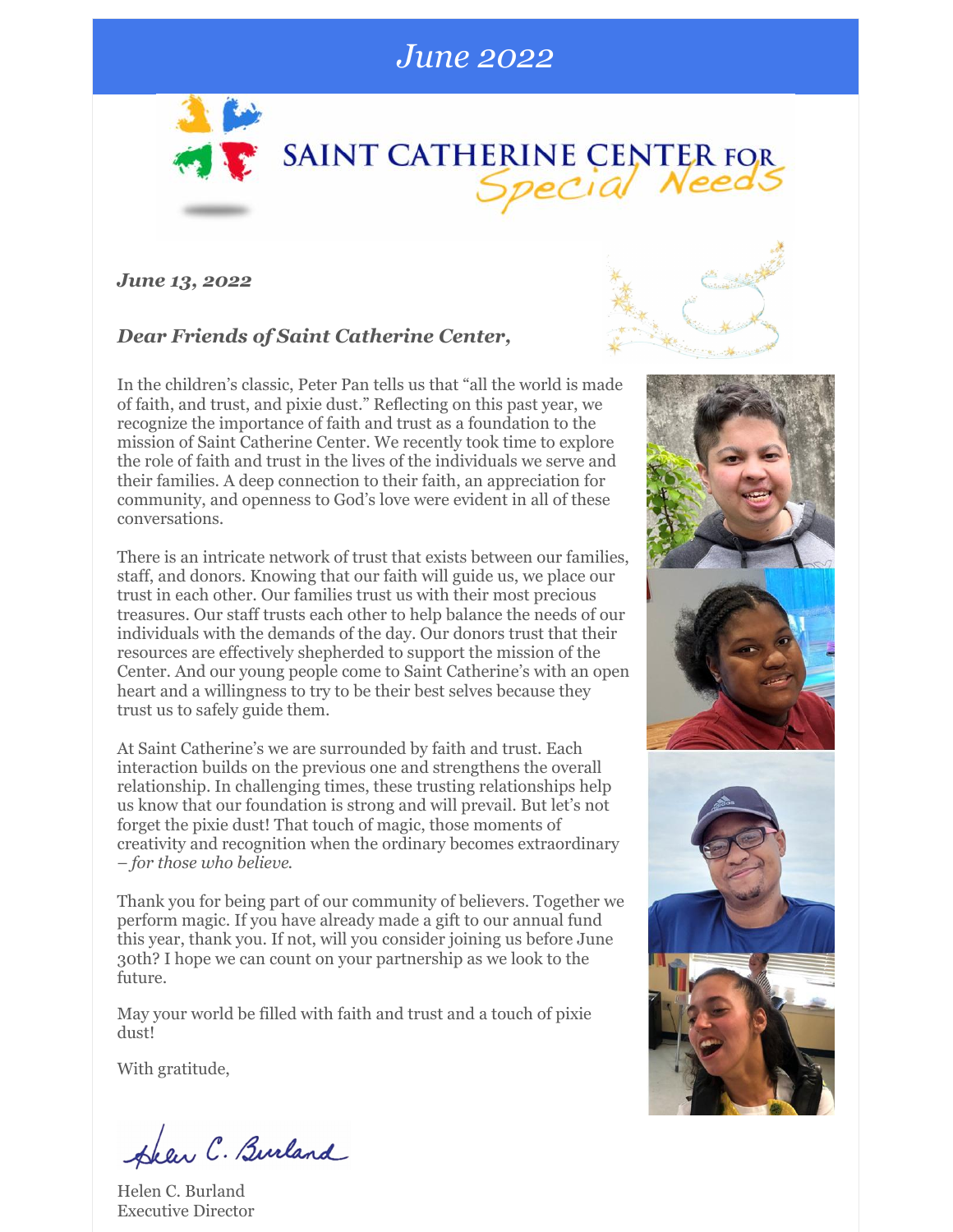# *Growth and Independence: Themes of the Year*

As the academic year comes to a close, Saint Catherine Academy teachers offered some reflections on the year.

#### *Jim Winebrenner*

For my students, this year has been about independence—whether it was turning pages while listening to a story or working with a calculator by themselves, they made great progress. I want them to become as independent as possible.

#### *Sr. Cheryl Driscoll*

The students grew in their independence in all areas this year. I was struck by how they were very aware of the needs of their classmates, helping them out when they were unable to do certain tasks. As their independence grows, so does their consideration for others.

#### *Rosemary Lara*

This year has been about transition. I had two new students come on board, and another is moving toward completing his school program. So I have been focused on seeing where the students are, where they're going, and what we've needed to do to make the transitions smooth. There were many small steps taken and gains made.

#### *Joanne LaPorta*

My students this year have grown so much, especially in the social realm. In their own ways, each has learned how to better communicate to staff and to each other. Friendships have formed. All of this helps create an environment where it's easier to learn.

#### *Eric Spencer, Director*

We were all glad to return to some pre-Covid normalcy this year, working at off-campus vocational sites and enjoying field trips in the community. But the highlight of this school year for me is the way our staff embody their faith every day in the dedication and level of kindness they show the students and each other. I'm proud to work with them.